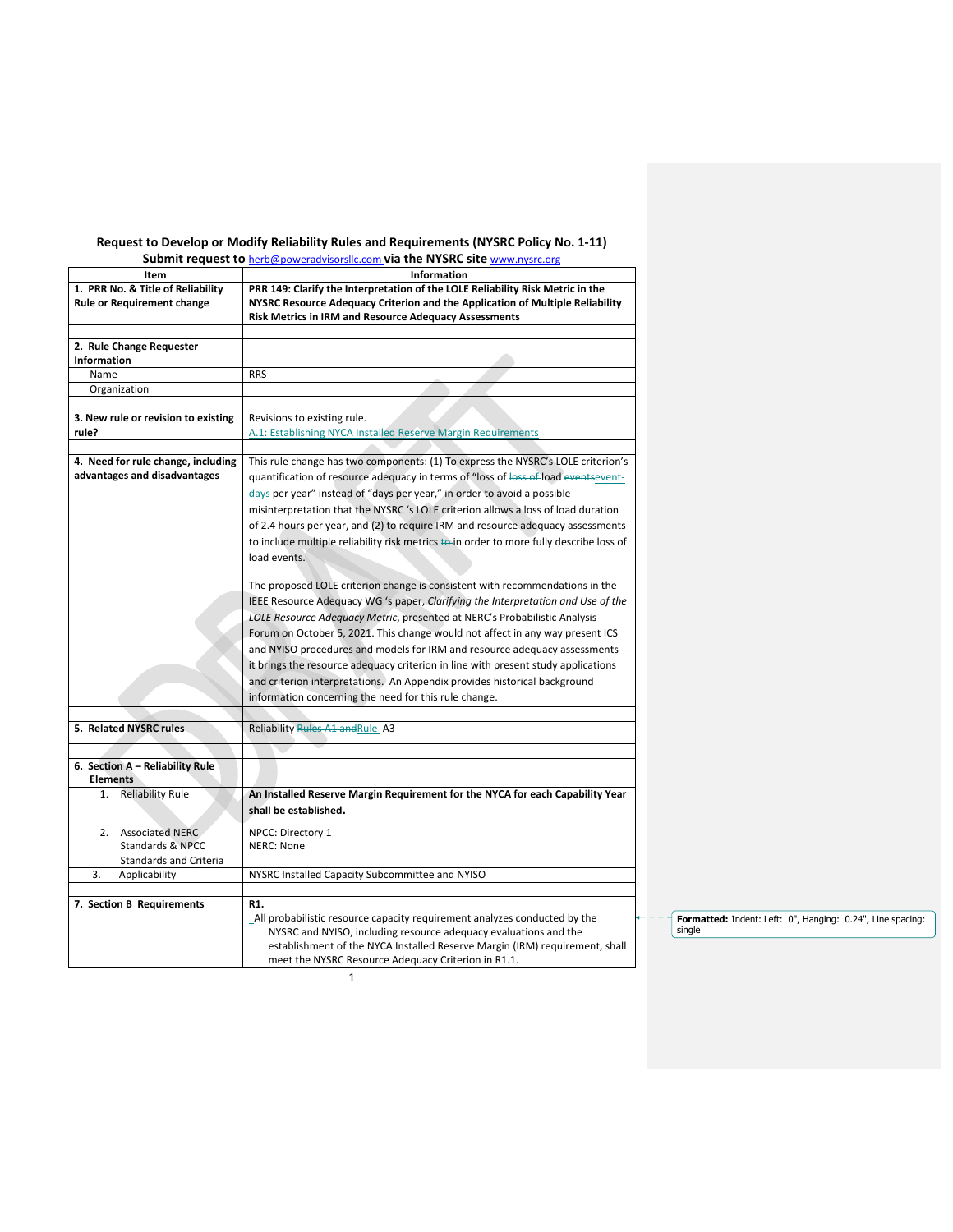|                                              | R1.1 NYSRC Resource Adequacy Criterion                                                                                                                                                                                                                                                                                                                                                                                                                                                                                                                                                                                                       |                                                                                                                                                                                                                                                                                                                                                       |
|----------------------------------------------|----------------------------------------------------------------------------------------------------------------------------------------------------------------------------------------------------------------------------------------------------------------------------------------------------------------------------------------------------------------------------------------------------------------------------------------------------------------------------------------------------------------------------------------------------------------------------------------------------------------------------------------------|-------------------------------------------------------------------------------------------------------------------------------------------------------------------------------------------------------------------------------------------------------------------------------------------------------------------------------------------------------|
|                                              | The lossLoss of load expectationLoad Expectation (LOLE) of<br>disconnecting firm load due to resource deficiencies shall be, on<br>average, no more than 0.1 loss of load eventsEvent-Days per<br>year. LOLE evaluations shall make due allowance for demand<br>uncertainty, scheduled outages and deratings, forced outages<br>and deratings, assistance over interconnections with<br>neighboring control areas, NYS Transmission System emergency<br>transfer capability, and capacity and/or load relief from<br>available operating procedures.<br>R2. In addition to calculating the LOLE reliability metric in accordance with $R1-2$ | <b>Formatted: Font: Italic</b><br>Formatted: Font: Italic<br>Formatted: Font: +Body (Calibri), 10 pt                                                                                                                                                                                                                                                  |
|                                              | To describe the magnitude, frequency, and duration of load shortfall events, the<br>NYSRC and NYISO shall include calculation and reporting of Loss of Load Hours<br>(LOLH) and Expected Unserved Energy (EUE) reliability metrics in the probabilistic<br>resource capacity assessments and analyses, in addition to calculating the LOLE<br>shortfall risk metric, shall calculate and report the loss of load hours<br>(LOLH)studies required in A1:R3 and the expected unserved energy (EUE)<br>shortfall risk metrics.A3:R2                                                                                                             | Formatted: Indent: Left: 0", First line: 0", Line spacing:<br>single<br>Formatted: Font: +Body (Calibri), Not Bold, Font color: Black<br>Formatted: Font: +Body (Calibri), Font color: Black<br>Formatted: Font: +Body (Calibri), Font color: Black<br>Formatted: Font: +Body (Calibri), Font color: Black<br><b>Formatted:</b> Font: +Body (Calibri) |
|                                              | <b>R2-R3.</b> The NYSRC shall annually perform and document an analysis to calculate<br>the NYCA Installed Reserve Margin (IRM) requirement for the following<br>Capability Year. The IRM analysis shall:<br>R <sub>2</sub> R <sub>3</sub> .1<br>Probabilistically establish the IRM requirement for<br>the NYCA in<br>accordance with the NYSRC Resource Adequacy<br>Criterion in R1.1.<br>R2R3.2 Utilize the methodology and modeling parameters for                                                                                                                                                                                       | Formatted: Font: Not Bold<br>Formatted: Font: +Body (Calibri)<br>Formatted: Indent: Left: 0", Hanging: 0.24"<br>Formatted: Indent: Left: 0.5", Hanging: 0.24"                                                                                                                                                                                         |
|                                              | establishing NYCA IRM requirements and a timeline for the study<br>process, as described in NYSRC Policy 5, "Procedure for Establishing<br>NYCA Installed Capacity Requirements."<br>R2.3<br>R3.3 Probabilistically calculate LOLH and EUE metrics for the<br>NYCA in accordance with R2.                                                                                                                                                                                                                                                                                                                                                    |                                                                                                                                                                                                                                                                                                                                                       |
| 8. Section C - Compliance<br><b>Elements</b> | R3.4 Prepare a technical report documenting the assumptions, models,<br>methodology and results of the IRM Study- in accordance with R3.1,<br>R3.2 and R3.3.                                                                                                                                                                                                                                                                                                                                                                                                                                                                                 | Formatted: Indent: Left: 0.5", Hanging: 0.24"                                                                                                                                                                                                                                                                                                         |
| 1. Measures                                  | M1.<br>The NYSRC Installed Capacity Subcommittee conducted the annual NYCA IRM<br>study for the following Capability Year, in accordance with R1, R2, R3.1, and R3.2<br>and prepared a technical report in accordance with R3.4.                                                                                                                                                                                                                                                                                                                                                                                                             | Formatted: Line spacing: Multiple 1.15 li                                                                                                                                                                                                                                                                                                             |

2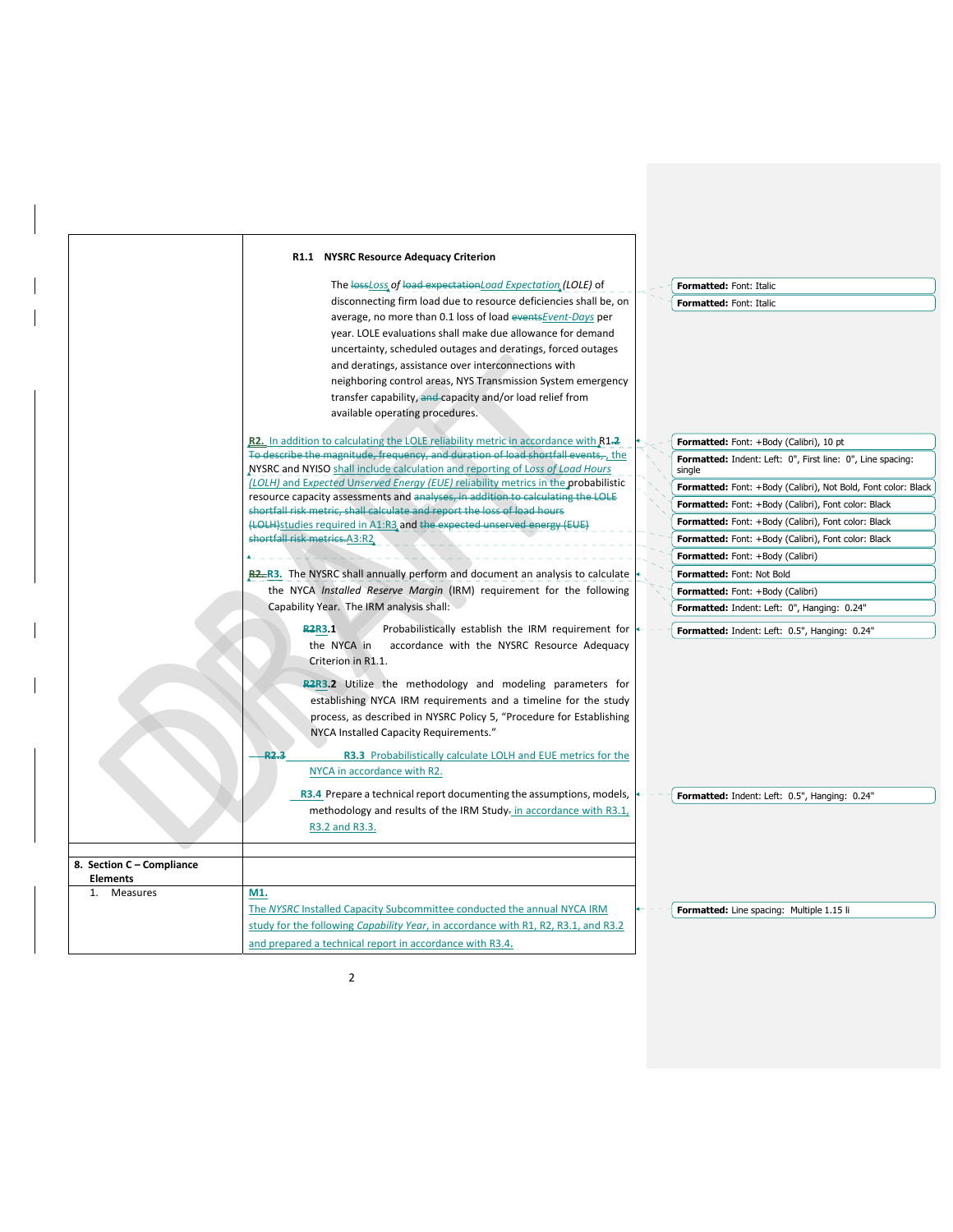| 2. Levels of Non-Compliance                         | Level 1: An NYSRC or NYISO resource capacity assessment or analysis did not<br>report the LOLH and/or EUE metrics in accordance with R2 requirements.<br>Level 2: An IRM report was submitted that complied with R1, R3.1, R3.2, and R3.3<br>requirements, but was incomplete in one or more areas.<br>Level 3: Not applicable.                                                                                                                                                                                                                                                                                                                                                                                                                                                                                                                                                                                                                                                                                                                                                                                                                                                                                                                                                                                                                                                                                                                                                                                                                                                                                                                                                                                                                                                                          | <b>Formatted Table</b>        |
|-----------------------------------------------------|----------------------------------------------------------------------------------------------------------------------------------------------------------------------------------------------------------------------------------------------------------------------------------------------------------------------------------------------------------------------------------------------------------------------------------------------------------------------------------------------------------------------------------------------------------------------------------------------------------------------------------------------------------------------------------------------------------------------------------------------------------------------------------------------------------------------------------------------------------------------------------------------------------------------------------------------------------------------------------------------------------------------------------------------------------------------------------------------------------------------------------------------------------------------------------------------------------------------------------------------------------------------------------------------------------------------------------------------------------------------------------------------------------------------------------------------------------------------------------------------------------------------------------------------------------------------------------------------------------------------------------------------------------------------------------------------------------------------------------------------------------------------------------------------------------|-------------------------------|
|                                                     | Level 4: An IRM report was not submitted.                                                                                                                                                                                                                                                                                                                                                                                                                                                                                                                                                                                                                                                                                                                                                                                                                                                                                                                                                                                                                                                                                                                                                                                                                                                                                                                                                                                                                                                                                                                                                                                                                                                                                                                                                                |                               |
| 3. Compliance Monitoring<br>Process (See Policy 4): | No change.                                                                                                                                                                                                                                                                                                                                                                                                                                                                                                                                                                                                                                                                                                                                                                                                                                                                                                                                                                                                                                                                                                                                                                                                                                                                                                                                                                                                                                                                                                                                                                                                                                                                                                                                                                                               |                               |
| 31 Compliance<br><b>Monitoring Responsibility</b>   | No change.                                                                                                                                                                                                                                                                                                                                                                                                                                                                                                                                                                                                                                                                                                                                                                                                                                                                                                                                                                                                                                                                                                                                                                                                                                                                                                                                                                                                                                                                                                                                                                                                                                                                                                                                                                                               |                               |
| 3.2 Reporting Frequency                             | No change                                                                                                                                                                                                                                                                                                                                                                                                                                                                                                                                                                                                                                                                                                                                                                                                                                                                                                                                                                                                                                                                                                                                                                                                                                                                                                                                                                                                                                                                                                                                                                                                                                                                                                                                                                                                |                               |
| 3.3 Compliance Reporting                            | No change                                                                                                                                                                                                                                                                                                                                                                                                                                                                                                                                                                                                                                                                                                                                                                                                                                                                                                                                                                                                                                                                                                                                                                                                                                                                                                                                                                                                                                                                                                                                                                                                                                                                                                                                                                                                |                               |
| Requirements                                        |                                                                                                                                                                                                                                                                                                                                                                                                                                                                                                                                                                                                                                                                                                                                                                                                                                                                                                                                                                                                                                                                                                                                                                                                                                                                                                                                                                                                                                                                                                                                                                                                                                                                                                                                                                                                          |                               |
|                                                     |                                                                                                                                                                                                                                                                                                                                                                                                                                                                                                                                                                                                                                                                                                                                                                                                                                                                                                                                                                                                                                                                                                                                                                                                                                                                                                                                                                                                                                                                                                                                                                                                                                                                                                                                                                                                          |                               |
| 9. Implementation Plan                              | This rule change will be implemented immediately following EC approval of PRR                                                                                                                                                                                                                                                                                                                                                                                                                                                                                                                                                                                                                                                                                                                                                                                                                                                                                                                                                                                                                                                                                                                                                                                                                                                                                                                                                                                                                                                                                                                                                                                                                                                                                                                            |                               |
|                                                     | 149.                                                                                                                                                                                                                                                                                                                                                                                                                                                                                                                                                                                                                                                                                                                                                                                                                                                                                                                                                                                                                                                                                                                                                                                                                                                                                                                                                                                                                                                                                                                                                                                                                                                                                                                                                                                                     |                               |
| 10. Comments                                        | <b>Definitions for 1. New Glossary terms:</b>                                                                                                                                                                                                                                                                                                                                                                                                                                                                                                                                                                                                                                                                                                                                                                                                                                                                                                                                                                                                                                                                                                                                                                                                                                                                                                                                                                                                                                                                                                                                                                                                                                                                                                                                                            |                               |
|                                                     | Loss of Load Expectation (LOLE): The expected number of loss of load<br><b>Event-Days per year</b><br>• Loss of Load Hours (LOLH): The expected number of loss of load Event-<br>Hours per year<br>Expected Unserved Energy (EUE): The expected number of MW-Hours of<br>unserved load per year<br>• Event-Day: An event-period lasting one day during which at least one<br>Event-Hour occurs.<br>Event-Hour: An event-period lasting one hour during which, at some<br>point <sup>1</sup> , system resources are insufficient to meet demand.<br>1 The resolution of probabilistic resource adequacy analyses is currently limited to a minimum of one<br>hour, so any event in that hour is assumed to last a full hour.<br>2. Calculation of Reliability Indices<br>The LOLE criterion modification in this PRR shall not change the present LOLE<br>calculation procedure. Loss of Load Expectation (LOLE) is generally defined as the<br>expected (weighted average) number of days in a given time period (e.g., one<br>study year) when at least one hour from that day, the hourly demand (for each of<br>the seven load bins and EUE will per replication) is projected to exceed the zonal<br>resources capacity (event-day) in any of the seven load bins. Within a day, if the<br>zonal demand exceeds the resources in at least one hour of that day (could be<br>included in the Glossary. anywhere from hour 1 to 24, consecutive or not), this is<br>counted as one event-day for the respective load bin and replication. LOLE<br>studies currently simulate 2,000 replications per study year and load level (seven<br>load bins), for a total of 14,000 replications per study year. Weighted average is<br>based on load bin probability, total bin event-days, and total number of | Formatted: Font color: Text 1 |

3